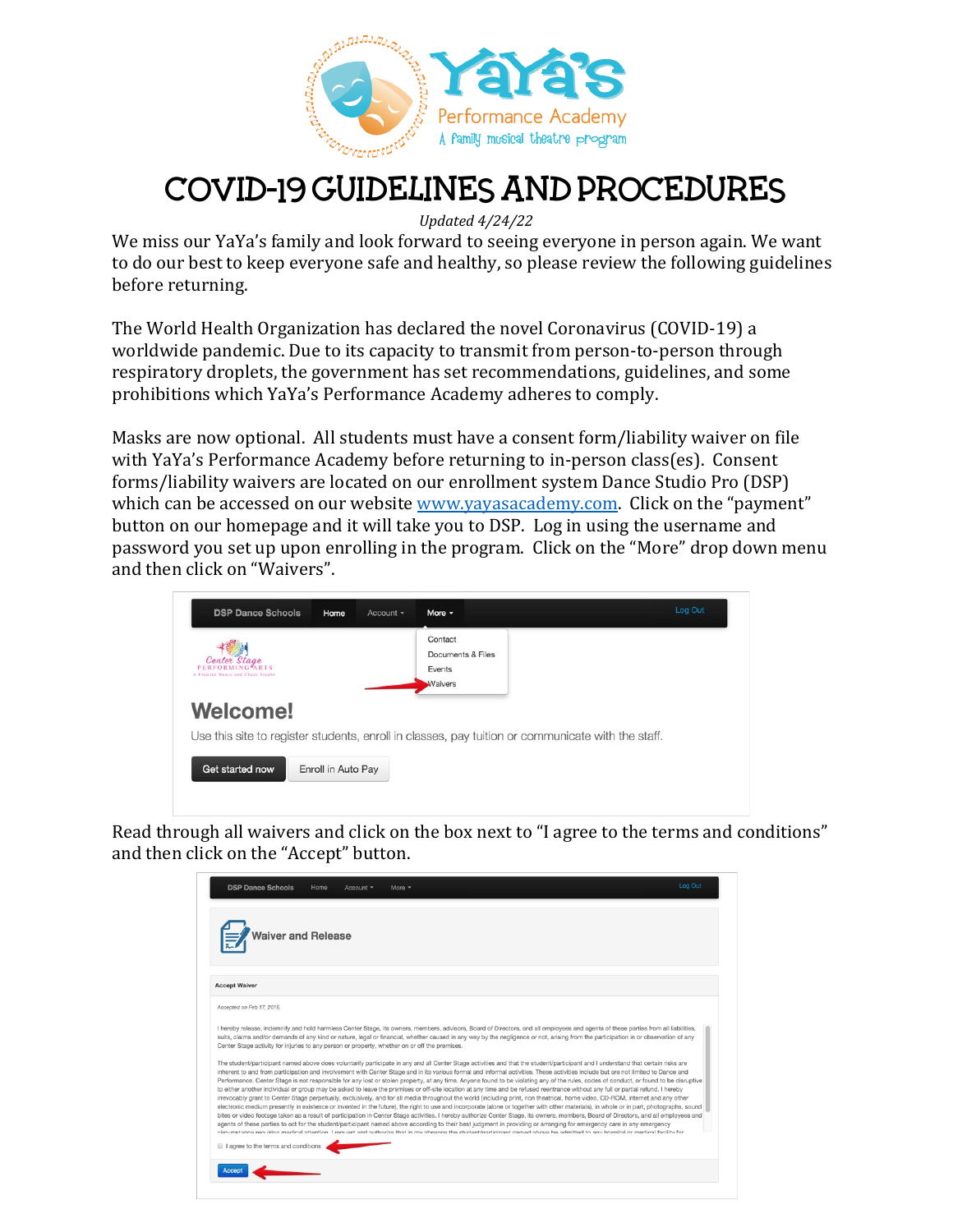### **Social and Physical Distancing Strategies**

- All rooms and rehearsal spaces have been equipped with hand sanitizer and disinfectants. Rooms are disinfected between each class.
- Windows and doors will be open to ventilate the classrooms before and after the children arrive.
- Masks are optional. We will no longer physically distance in rehearsals for singing or dancing.
- Performers may not enter the studio if they are exhibiting any symptoms or have been exposed to COVID-19.
- Performers should arrive in rehearsal attire and bring only the shoes necessary (changing at rehearsal will not be permitted). A small dance bag is acceptable if the performer is bringing a folder to hold lyric sheets, a water bottle, and a pencil.
- Performers may not gather in hallways or other indoor spaces in between classes. They must be outside the of the rehearsal space, with adult supervision.
- Performers will be responsible for bringing their lyric sheets in a folder to every rehearsal. Sharing of lyric sheets or materials will be prohibited.

## **Drop-Off and Pick-Up**

- Parents must accompany students in line for drop off for ages 10  $&$  under.
- Performers will be checked in at the door.
- Parents/Guardians are welcome to ask staff brief questions at drop off and pick up but will not be allowed inside the building.
- Drop off and pick up will occur at the double doors to the Fellowship hall on Sunfield ave.

### **Symptom Checks**

YaYa's will implement screening procedures for all staff and children. This includes asking about any symptoms (primarily fever, cough, difficulty breathing or other signs of illness within the last  $24$  hours) – that they, or someone in their homes, might have.

- Parents will be asked to screen themselves and their children daily, prior to coming to class. The parents must notify us if children have taken any fever reducing medications in the prior 24 hours.
- If anyone has a temperature of 99.4°F or higher they must be excluded from class and must be fever free for 72 hours before returning to class.
- If staff or a child exhibit signs of illness, they will be isolated from the general room population and parents will be notified immediately to pick up the child. Staff will be sent home.
- YaYa's will document and track all known incidents of possible exposure to COVID-19.